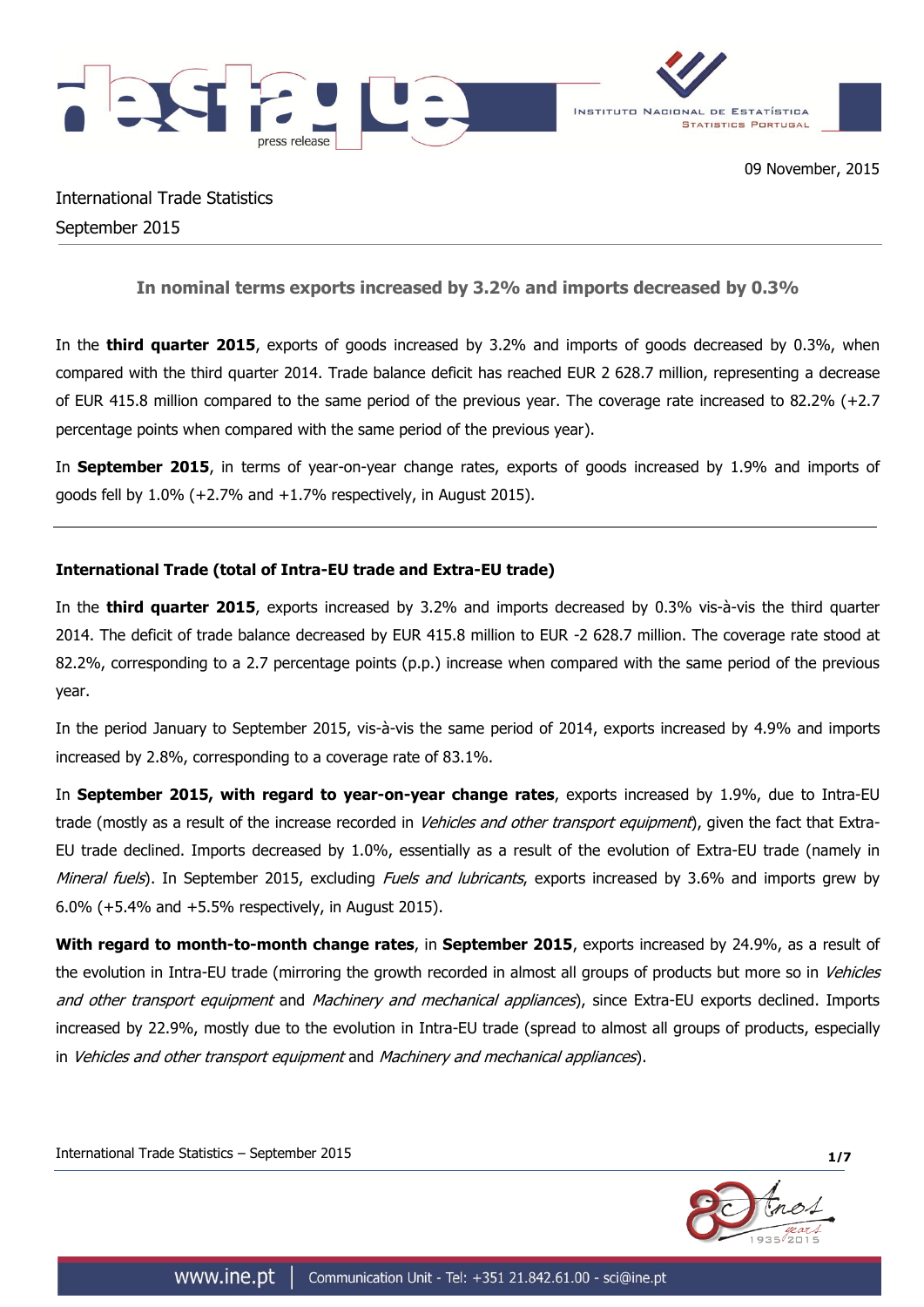

It should be noted that in the month of September, the International Trade of goods traditionally records a recovery when compared with the previous month as a consequence of the seasonal shutdown of several enterprises in August, due to holidays.

| <b>GLOBAL DATA</b>                    |                                   |                              |               |  |  |  |
|---------------------------------------|-----------------------------------|------------------------------|---------------|--|--|--|
| <b>GLOBAL DATA</b>                    | <b>€ Million</b>                  | <b>GROWTH</b><br><b>RATE</b> |               |  |  |  |
|                                       | JUL 14 to SEP 14 JUL 15 to SEP 15 |                              | $\frac{0}{0}$ |  |  |  |
| <b>INTERNATIONAL</b>                  |                                   |                              |               |  |  |  |
| Exports (FOB)                         | 11 796.1                          | 12 170.0                     | 3.2           |  |  |  |
| Imports (CIF)                         | 14 840.6                          | 14 798.8                     | $-0.3$        |  |  |  |
| <b>Trade Balance</b>                  | $-3044.5$                         | $-2628.7$                    |               |  |  |  |
| Coverage rate (%)                     | 79.5                              | 82.2                         |               |  |  |  |
| <b>INTRA-EU</b>                       |                                   |                              |               |  |  |  |
| Exports (FOB)                         | 8 275.9                           | 8773.3                       | 6.0           |  |  |  |
| Imports (CIF)                         | 10 882.7                          | 11 165.7                     | 2.6           |  |  |  |
| <b>Trade Balance</b>                  | $-2606.7$                         | $-2392.4$                    |               |  |  |  |
| Coverage rate (%)                     | 76.0                              | 78.6                         |               |  |  |  |
| <b>EURO ZONE</b>                      |                                   |                              |               |  |  |  |
| Exports (FOB)                         | 6 9 24.1                          | 7 3 2 9.7                    | 5.9           |  |  |  |
| Imports (CIF)                         | 9882.7                            | 10 191.6                     | 3.1           |  |  |  |
| <b>Trade Balance</b>                  | $-2958.6$                         | $-2861.9$                    |               |  |  |  |
| Coverage rate (%)                     | 70.1                              | 71.9                         |               |  |  |  |
| <b>EXTRA-EU</b>                       |                                   |                              |               |  |  |  |
| Exports (FOB)                         | 3 5 2 0.2                         | 3 3 9 6.7                    | $-3.5$        |  |  |  |
| Imports (CIF)                         | 3 9 5 7.9                         | 3 633.1                      | $-8.2$        |  |  |  |
| <b>Trade Balance</b>                  | $-437.7$                          | $-236.3$                     |               |  |  |  |
| Coverage rate (%)                     | 88.9                              | 93.5                         |               |  |  |  |
| <b>EXCLUDING FUELS AND LUBRICANTS</b> |                                   |                              |               |  |  |  |
| Exports (FOB)                         | 2 9 68.9                          | 2 875.1                      | $-3.2$        |  |  |  |
| Imports (CIF)                         | 1923.8                            | 2 157.5                      | 12.1          |  |  |  |
| <b>Trade Balance</b>                  | 1 045.1                           | 717.6                        |               |  |  |  |
| Coverage rate (%)                     | 154.3                             | 133.3                        |               |  |  |  |

### **Intra-EU trade**

In the **third quarter 2015**, Intra-EU exports increased by 6.0% and Intra-EU imports grew by 2.6%, **vis-à-vis the third quarter 2014**, with a corresponding coverage rate of 78.6% and a deficit of EUR 2 392.4 million.

In **September 2015**, Intra-EU exports increased by 8.0% **vis-à-vis September 2014** (+4.2% in the previous month), mostly due to the increase recorded in Vehicles and other transport equipment (with the emphasis on Passenger motor cars and Parts and accessories for motor vehicles). Intra-EU imports decreased by 0.1% (+4.3% in the previous month), essentially due to the evolution of Mineral fuels (namely Petroleum oils and oils obtained from bituminous minerals, crude, Petroleum oils and oils obtained from bituminous minerals, Natural gas in gaseous state and *Electrical energy*).

International Trade Statistics – September 2015 **2/7**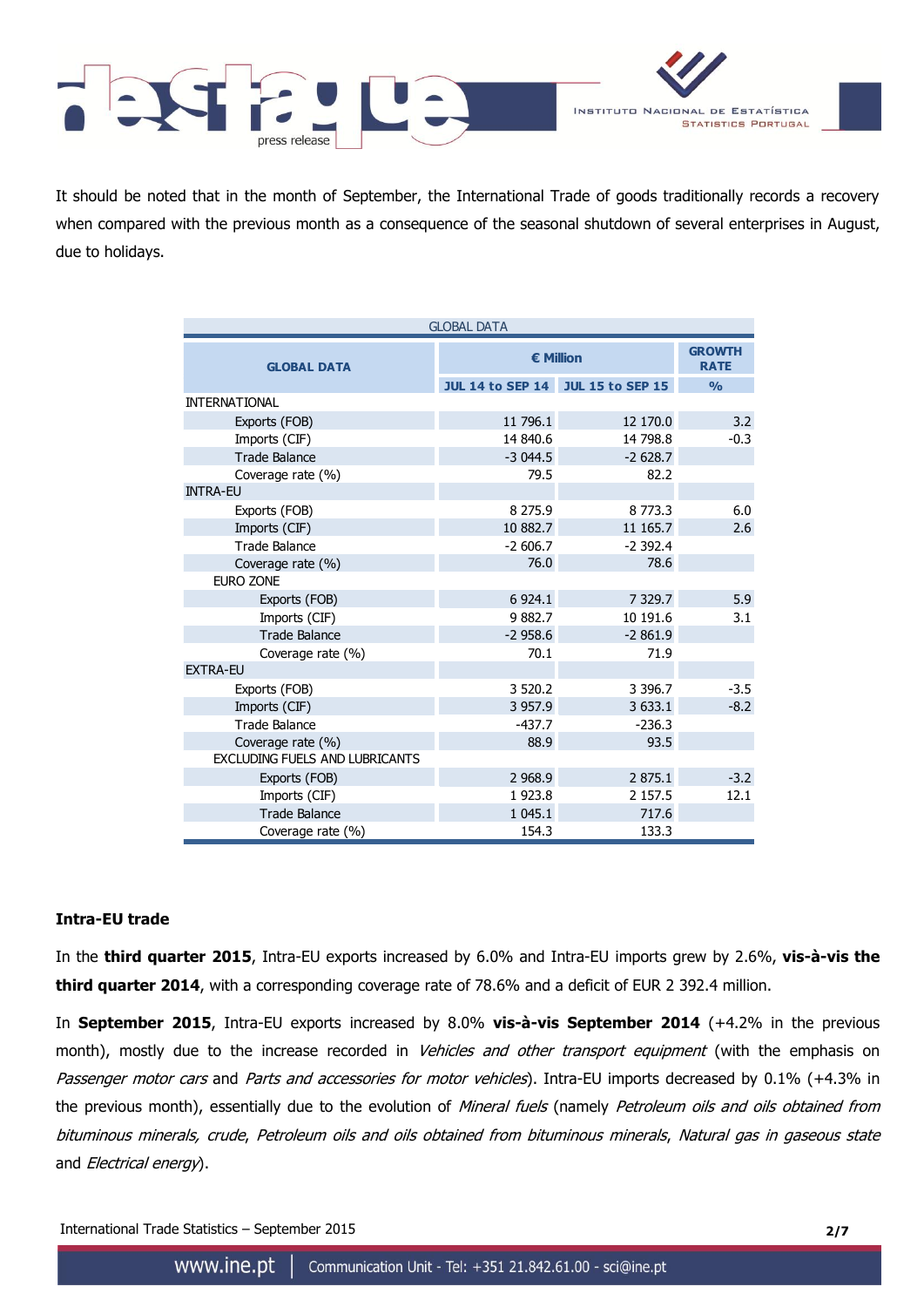



**When compared to the previous month**, Intra-EU exports grew by 37.6% in **September 2015**, mirroring the evolution recorded in almost all groups of products but more so in Vehicles and other transport equipment (with the emphasis on Passenger motor cars and Parts and accessories for motor vehicles) and Machinery and mechanical appliances. Intra-EU imports increased by 27.5%, which stands for the increase recorded in almost all groups of products, mainly in *Vehicles and other transport equipment* (mostly *Passenger motor cars* and *Parts and accessories for* motor vehicles) and Machinery and mechanical appliances.

#### **Extra-EU trade**

In the **third quarter 2015**, **vis-à-vis the third quarter 2014**, Extra-EU exports decreased by 3.5% and imports decreased by 8.2%, which resulted in a deficit of EUR 236.3 million and a coverage rate of 93.5%. Excluding *Fuels and* lubricants, Extra-EU exports fell by 3.2% and Extra-EU imports increased by 12.1%. Extra-EU trade balance, excluding these types of products, accounted for a EUR 717.6 million surplus, which corresponded to a coverage rate of 133.3%.

In **September 2015**, exports to Third Countries decreased by 13.1% **in comparison with September 2014** (-0.6% in the previous month), mostly reflecting the performance of Base metals (mainly Bars and rods, of iron or non-alloy steel and Semi-finished products of iron or non-alloy steel), Machinery and mechanical appliances and Mineral fuels (mostly Fuel oils and Jet fuel). Imports decreased by 3.9% (-4.8% in the previous month), mainly due to Mineral fuels (especially Petroleum oils and oils obtained from bituminous minerals, crude and Fuel oils).

In **September 2015**, when referring to the **month-on-month rate changes**, Extra-EU exports decreased by 2.5% **vis-à-vis August 2015**, with the emphasis on Chemical products (mainly Heterocyclic compounds), Vehicles and other transport equipment and Machinery and mechanical appliances. Imports increased by 10.0%, as a result of the evolution especially in Vehicles and other transport equipment (namely Aeroplanes and other powered aircraft) and Textiles materials (especially Cotton yarn other than sewing thread).

International Trade Statistics – September 2015 **3/7**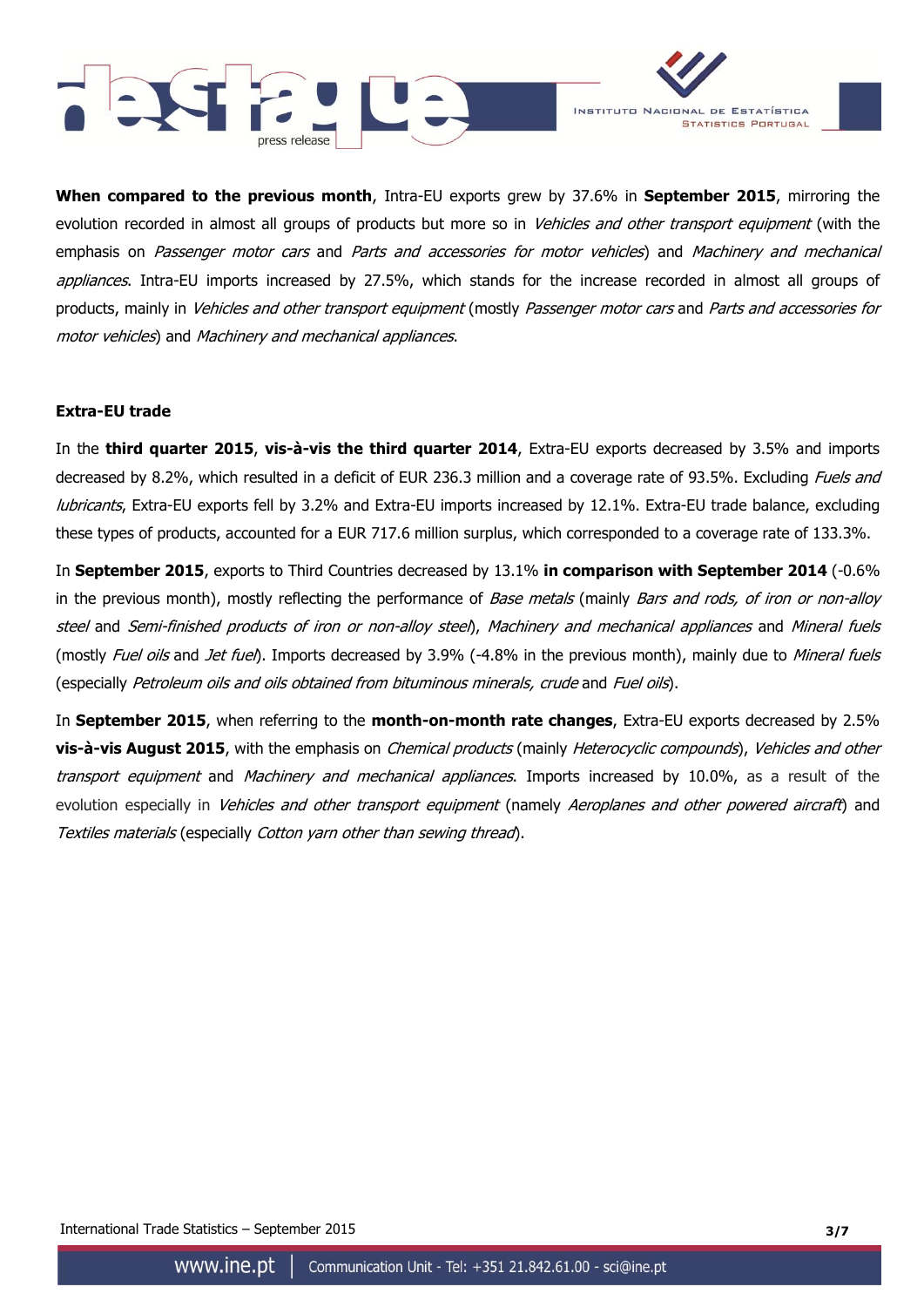| press release |                                |
|---------------|--------------------------------|
|               | $m \wedge n \wedge n \wedge n$ |



| MONTHLY DATA - EXPORTS |                    |         |                      |                           |                  |         |                    |                           |              |               |                  |                           |  |               |
|------------------------|--------------------|---------|----------------------|---------------------------|------------------|---------|--------------------|---------------------------|--------------|---------------|------------------|---------------------------|--|---------------|
|                        |                    |         | <b>INTERNATIONAL</b> |                           | <b>INTRA-EU</b>  |         |                    | <b>EXTRA-EU</b>           |              |               |                  |                           |  |               |
|                        | $\epsilon$ Million |         | <b>GROWTH RATE</b>   |                           | <b>€ Million</b> |         | <b>GROWTH RATE</b> |                           | € Million    |               |                  | <b>GROWTH RATE</b>        |  |               |
| <b>MONTH</b>           |                    |         |                      | $\frac{0}{0}$             |                  |         |                    |                           |              | $\frac{0}{0}$ |                  |                           |  | $\frac{0}{0}$ |
|                        | 2014               | 2015    | Year-on-<br>year     | <b>Month-to-</b><br>month | 2014             | 2015    | Year-on-<br>year   | <b>Month-to-</b><br>month | 2015<br>2014 |               | Year-on-<br>year | <b>Month-to-</b><br>month |  |               |
| <b>TOTAL</b>           | 48 105             | 37 402  |                      |                           | 34 099           | 27 185  |                    |                           | 14 006       | 10 217        |                  |                           |  |               |
| <b>JANUARY</b>         | 3 9 20             | 3788    | $-3.4$               | 2.4                       | 2868             | 2812    | $-2.0$             | 10.4                      | 1 0 5 2      | 976           | $-7.2$           | $-15.2$                   |  |               |
| <b>FEBRUARY</b>        | 3817               | 3 9 7 3 | 4.1                  | 4.9                       | 2 761            | 2 9 3 8 | 6.4                | 4.5                       | 1 0 5 6      | 1 0 3 4       | $-2.0$           | 6.0                       |  |               |
| <b>MARCH</b>           | 3 9 4 8            | 4 4 0 8 | 11.7                 | 11.0                      | 2 8 4 3          | 3 1 8 3 | 12.0               | 8.4                       | 1 1 0 5      | 1 2 2 4       | 10.8             | 18.4                      |  |               |
| <b>APRIL</b>           | 3887               | 4 2 5 8 | 9.5                  | $-3.4$                    | 2 8 0 5          | 3 0 8 5 | 10.0               | $-3.1$                    | 1 0 8 2      | 1 1 7 3       | 8.4              | $-4.2$                    |  |               |
| MAY                    | 4 0 9 7            | 4 2 5 1 | 3.8                  | $-0.2$                    | 2 9 2 7          | 3 1 1 5 | 6.4                | 1.0                       | 1 1 7 0      | 1 1 3 6       | $-2.9$           | $-3.1$                    |  |               |
| <b>JUNE</b>            | 4 1 9 2            | 4 5 5 5 | 8.7                  | 7.1                       | 3 0 0 3          | 3 2 7 8 | 9.1                | 5.2                       | 1 1 8 9      | 1 277         | 7.4              | 12.4                      |  |               |
| <b>JULY</b>            | 4 4 8 1            | 4 6 9 0 | 4.7                  | 3.0                       | 3 1 9 7          | 3 3 7 0 | 5.4                | 2.8                       | 1 2 8 3      | 1 3 2 0       | 2.9              | 3.3                       |  |               |
| <b>AUGUST</b>          | 3 2 3 9            | 3 3 2 5 | 2.7                  | $-29.1$                   | 2 1 8 1          | 2 2 7 4 | 4.2                | $-32.5$                   | 1 0 5 8      | 1 0 5 2       | $-0.6$           | $-20.3$                   |  |               |
| <b>SEPTEMBER</b>       | 4 0 7 6            | 4 1 5 5 | 1.9                  | 24.9                      | 2897             | 3 1 3 0 | 8.0                | 37.6                      | 1 1 7 9      | 1 0 2 5       | $-13.1$          | $-2.5$                    |  |               |
| <b>OCTOBER</b>         | 4 6 31             |         |                      |                           | 3 1 2 1          |         |                    |                           | 1 509        |               |                  |                           |  |               |
| <b>NOVEMBER</b>        | 4 1 1 8            |         |                      |                           | 2 946            |         |                    |                           | 1 172        |               |                  |                           |  |               |
| <b>DECEMBER</b>        | 3 6 9 9            |         |                      |                           | 2 547            |         |                    |                           | 1 1 5 1      |               |                  |                           |  |               |



International Trade Statistics – September 2015 **4/7**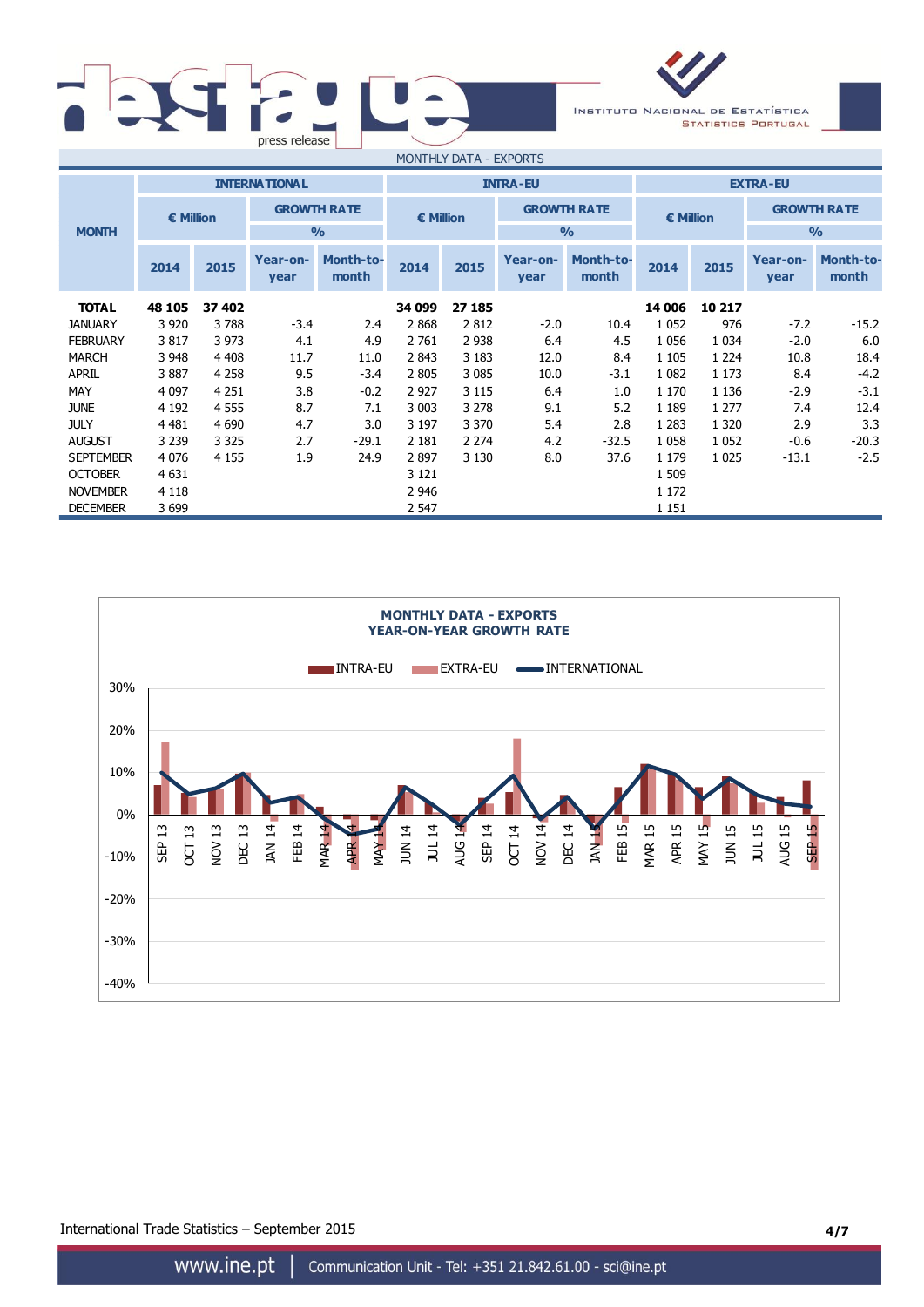

| MONTHLY DATA - IMPORTS |                    |         |                      |                           |                    |         |                    |                    |                    |         |                  |                           |  |
|------------------------|--------------------|---------|----------------------|---------------------------|--------------------|---------|--------------------|--------------------|--------------------|---------|------------------|---------------------------|--|
|                        |                    |         | <b>INTERNATIONAL</b> |                           |                    |         | <b>INTRA-EU</b>    |                    | <b>EXTRA-EU</b>    |         |                  |                           |  |
|                        | $\epsilon$ Million |         | <b>GROWTH RATE</b>   |                           | $\epsilon$ Million |         | <b>GROWTH RATE</b> |                    | $\epsilon$ Million |         |                  | <b>GROWTH RATE</b>        |  |
| <b>MONTH</b>           |                    |         |                      | $\frac{0}{0}$             |                    |         |                    | $\frac{0}{0}$      |                    |         | $\frac{0}{0}$    |                           |  |
|                        | 2014               | 2015    | Year-on-<br>year     | <b>Month-to-</b><br>month | 2014               | 2015    | Year-on-<br>year   | Month-to-<br>month | 2014               | 2015    | Year-on-<br>year | <b>Month-to-</b><br>month |  |
| <b>TOTAL</b>           | 58 976             | 45 021  |                      |                           | 44 102             | 34 240  |                    |                    | 14874              | 10 781  |                  |                           |  |
| <b>JANUARY</b>         | 4 9 12             | 4 4 2 1 | $-10.0$              | $-7.0$                    | 3 474              | 3 3 9 2 | $-2.4$             | $-5.7$             | 1 4 3 7            | 1 0 2 9 | $-28.4$          | $-11.1$                   |  |
| <b>FEBRUARY</b>        | 4 6 4 5            | 4 4 8 0 | $-3.6$               | 1.3                       | 3 5 2 5            | 3 5 4 5 | 0.6                | 4.5                | 1 1 1 9            | 935     | $-16.5$          | $-9.2$                    |  |
| <b>MARCH</b>           | 4750               | 5 3 1 5 | 11.9                 | 18.7                      | 3 7 7 0            | 4 1 3 0 | 9.6                | 16.5               | 981                | 1 1 8 5 | 20.9             | 26.9                      |  |
| <b>APRIL</b>           | 4 5 4 4            | 5 2 4 3 | 15.4                 | $-1.4$                    | 3 576              | 3 9 7 5 | 11.2               | $-3.7$             | 968                | 1 2 6 7 | 30.9             | 6.9                       |  |
| MAY                    | 5 0 23             | 5 3 5 2 | 6.6                  | 2.1                       | 3692               | 3884    | 5.2                | $-2.3$             | 1 3 3 1            | 1 4 6 8 | 10.3             | 15.8                      |  |
| <b>JUNE</b>            | 5 0 6 6            | 5 4 1 1 | 6.8                  | 1.1                       | 3 607              | 4 1 4 7 | 15.0               | 6.8                | 1459               | 1 2 6 4 | $-13.4$          | $-13.9$                   |  |
| <b>JULY</b>            | 5 4 5 4            | 5 3 9 7 | $-1.0$               | $-0.3$                    | 3 9 5 2            | 4 1 1 4 | 4.1                | $-0.8$             | 1 501              | 1 2 8 3 | $-14.5$          | 1.5                       |  |
| <b>AUGUST</b>          | 4 1 4 9            | 4 2 1 9 | 1.7                  | $-21.8$                   | 2 9 7 4            | 3 100   | 4.3                | $-24.6$            | 1 1 7 6            | 1 1 1 9 | $-4.8$           | $-12.8$                   |  |
| <b>SEPTEMBER</b>       | 5 2 3 8            | 5 1 8 3 | $-1.0$               | 22.9                      | 3 9 5 7            | 3 9 5 2 | $-0.1$             | 27.5               | 1 2 8 1            | 1 2 3 1 | $-3.9$           | 10.0                      |  |
| <b>OCTOBER</b>         | 5 5 0 6            |         |                      |                           | 4 1 8 7            |         |                    |                    | 1 3 1 9            |         |                  |                           |  |
| <b>NOVEMBER</b>        | 4 9 3 7            |         |                      |                           | 3792               |         |                    |                    | 1 1 4 5            |         |                  |                           |  |
| <b>DECEMBER</b>        | 4 7 5 4            |         |                      |                           | 3 5 9 6            |         |                    |                    | 1 1 5 7            |         |                  |                           |  |



International Trade Statistics – September 2015 **5/7**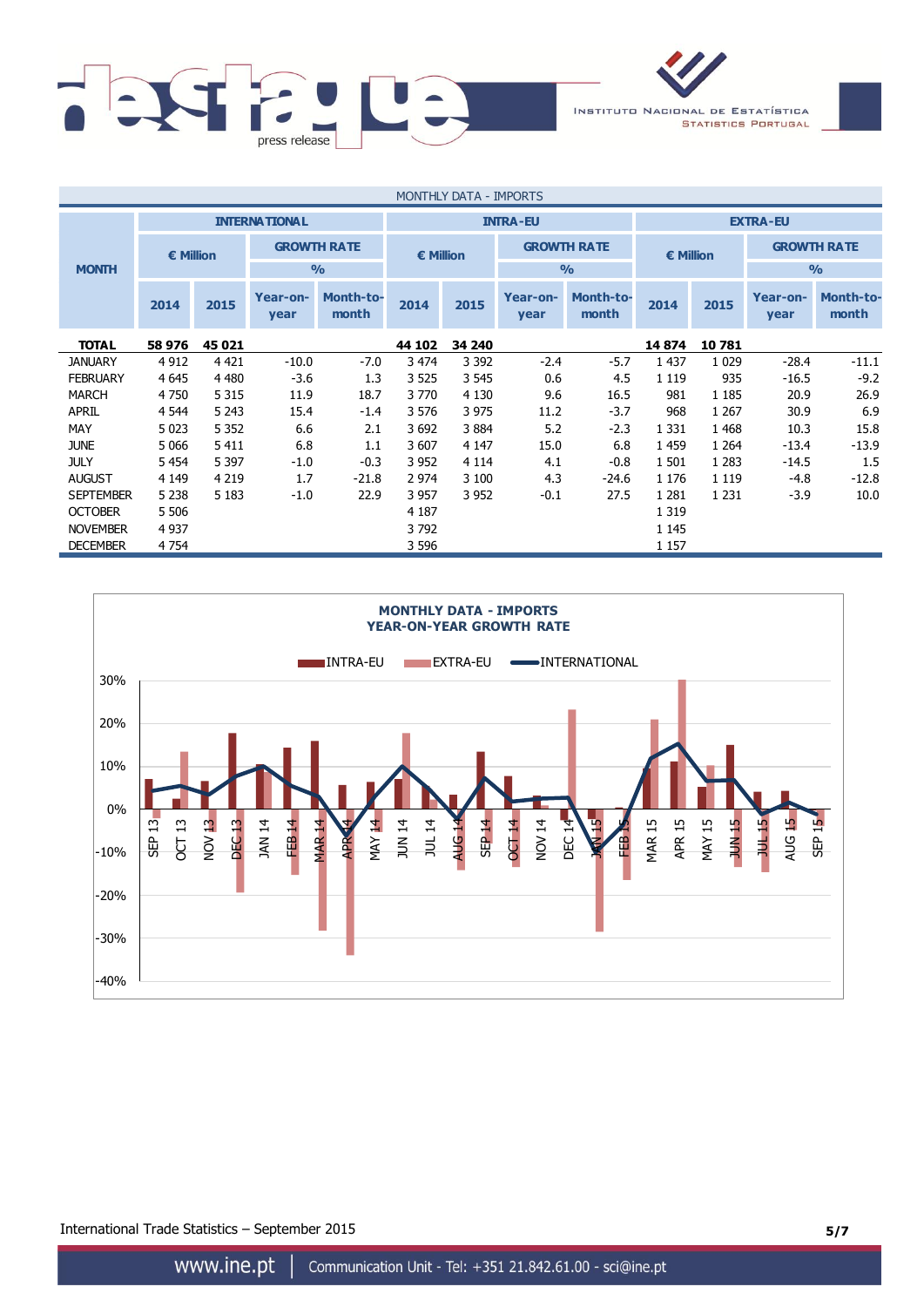



## **Broad Economic Categories**

In the **third quarter 2015,** the largest increases **in exports in comparison with the third quarter 2014**, were recorded in Transport equipment and accessories (+12.0%) and Food and beverages (+5.6%). There was a decrease in Fuels and lubricants (-12.6%).

As far as *imports* are concerned, only *Fuels and lubricants* recorded a decline (-27.0%). The largest increase occurred in Transport equipment and accessories (+13.6%).

|                                                       | <b>GLOBAL DATA</b>                          |                |                              |               |                                             |                              |  |  |
|-------------------------------------------------------|---------------------------------------------|----------------|------------------------------|---------------|---------------------------------------------|------------------------------|--|--|
|                                                       | <b>INTERNATIONAL</b>                        |                |                              |               |                                             |                              |  |  |
|                                                       |                                             | <b>EXPORTS</b> |                              |               | <b>IMPORTS</b>                              |                              |  |  |
| <b>BROAD ECONOMIC CATEGORIES</b>                      | € Million                                   |                | <b>GROWTH</b><br><b>RATE</b> | € Million     |                                             | <b>GROWTH</b><br><b>RATE</b> |  |  |
|                                                       | <b>JUL 14 to JUL 15 to</b><br><b>SEP 14</b> | <b>SEP 15</b>  | $\frac{9}{6}$                | <b>SEP 14</b> | <b>JUL 14 to JUL 15 to</b><br><b>SEP 15</b> | $\frac{0}{0}$                |  |  |
|                                                       |                                             |                |                              |               |                                             |                              |  |  |
| <b>FOOD AND BEVERAGES</b>                             | 1 2 6 0                                     | 1 3 3 1        | 5.6                          | 2 0 0 5       | 2052                                        | 2.4                          |  |  |
| PRIMARY                                               | 350                                         | 404            | 15.6                         | 813           | 800                                         | $-1.6$                       |  |  |
| <b>PROCESSED</b>                                      | 911                                         | 927            | 1.8                          | 1 1 9 2       | 1 2 5 2                                     | 5.1                          |  |  |
| INDUSTRIAL SUPPLIES NOT ELSEWHERE SPECIFIED           | 3872                                        | 3 9 9 3        | 3.1                          | 4 0 4 7       | 4 2 9 5                                     | 6.1                          |  |  |
| PRIMARY                                               | 337                                         | 296            | $-12.3$                      | 410           | 394                                         | $-3.8$                       |  |  |
| <b>PROCESSED</b>                                      | 3 5 3 5                                     | 3 6 9 8        | 4.6                          | 3 6 3 7       | 3 9 0 1                                     | 7.3                          |  |  |
| <b>FUELS AND LUBRICANTS</b>                           | 1 0 7 3                                     | 937            | $-12.6$                      | 2 7 3 0       | 1 9 9 4                                     | $-27.0$                      |  |  |
| PRIMARY                                               | 0                                           | 0              | $-24.3$                      | 1953          | 1 5 5 8                                     | $-20.2$                      |  |  |
| <b>PROCESSED</b>                                      | 1 0 7 3                                     | 937            | $-12.6$                      | 777           | 436                                         | $-43.9$                      |  |  |
| CAPITAL GOODS, AND PARTS AND ACCESSORIES THEREOF (1)  | 1 503                                       | 1 5 5 0        | 3.1                          | 2 0 7 6       | 2 0 8 6                                     | 0.5                          |  |  |
| CAPITAL GOODS (EXCEPT TRANSPORT EQUIPMENT)            | 928                                         | 937            | 1.1                          | 1 2 8 9       | 1 2 6 9                                     | $-1.5$                       |  |  |
| PARTS AND ACCESSORIES                                 | 576                                         | 613            | 6.5                          | 787           | 817                                         | 3.8                          |  |  |
| TRANSPORT EQUIPMENT AND PARTS AND ACCESSORIES THEREOF | 1 5 9 8                                     | 1790           | 12.0                         | 1723          | 1958                                        | 13.6                         |  |  |
| PASSENGER MOTOR CARS                                  | 422                                         | 475            | 12.4                         | 584           | 750                                         | 28.4                         |  |  |
| <b>OTHER</b>                                          | 237                                         | 225            | $-5.2$                       | 290           | 263                                         | $-9.4$                       |  |  |
| PARTS AND ACCESSORIES                                 | 939                                         | 1 0 9 1        | 16.2                         | 849           | 945                                         | 11.2                         |  |  |
| CONSUMER GOODS NOT ELSEWHERE SPECIFIED                | 2 4 6 7                                     | 2 5 5 6        | 3.6                          | 2 2 5 9       | 2 4 1 0                                     | 6.7                          |  |  |
| <b>DURABLE</b>                                        | 292                                         | 302            | 3.6                          | 329           | 357                                         | 8.7                          |  |  |
| SEMI-DURABLE                                          | 1 4 4 9                                     | 1 4 6 6        | 1.1                          | 952           | 1 0 0 8                                     | 5.8                          |  |  |
| <b>NON-DURABLE</b>                                    | 726                                         | 788            | 8.6                          | 978           | 1 0 4 5                                     | 6.9                          |  |  |
| <b>GOODS NOT ELSEWHERE SPECIFIED</b>                  | 22                                          | 11             | $-48.1$                      | $\mathbf{1}$  | $\overline{4}$                              | 267.9                        |  |  |
| (1) - EXCEPT TRANSPORT EQUIPMENT                      |                                             |                |                              |               |                                             |                              |  |  |

International Trade Statistics – September 2015 **6/7**